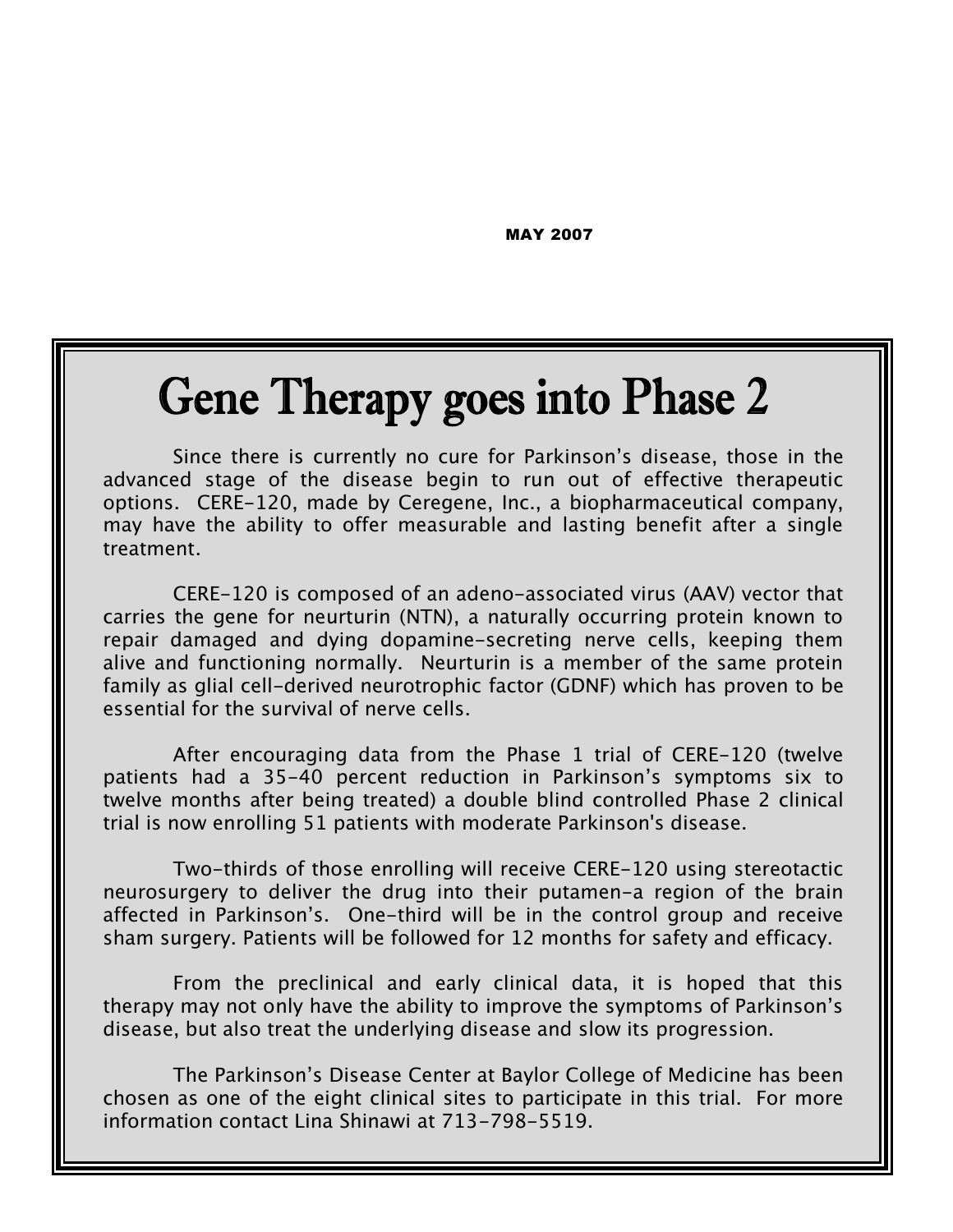# **HAPS Annual Symposium 2007** sponsored by TEVA Neuroscience

Houston Area Parkinson Society presented its fifteenth annual Educational Symposium in recognition of Parkinson's Awareness month on Saturday, April 21<sup>st</sup> at the United Way's Jesse H. Jones Community Resource Center. The event was generously underwritten by TEVA Neuroscience with breakfast provided by Home Instead Senior Care. HAPS Board and staff members welcomed nearly two-hundred people who browsed the resource exhibits and filled the auditorium of this state of the arts facility to hear medical experts from the community speak about the latest trends in treatment approaches to

**A BIG thank you to our 2007 Symposium sponsors**





WELCOME

Parkinson's.

Dr. Eugene Lai, professor of Neurology at Baylor College of Medicine and Director of the Parkinson's Disease Research, Education and Clinical Center at the Veterans Affairs Hospital, spoke about non-motor symptoms of PD including sleep disturbances, pain, speech disorders and autonomic dysfunctions, and discussed related treatment approaches.

Jeff Sherer, PharmD, MPH, who is an Assistant Professor in the Department of Clinical Sciences and Administration at U of H College of Pharmacy and a pharmacy specialist at St. Luke's Hospital, presented information on PD medications.

Dr. Sherer spoke about traditional medications as well as recent advances in medicinal treatment for Parkinson's, in addition to addressing the subject of over the counter medications and interaction precautions.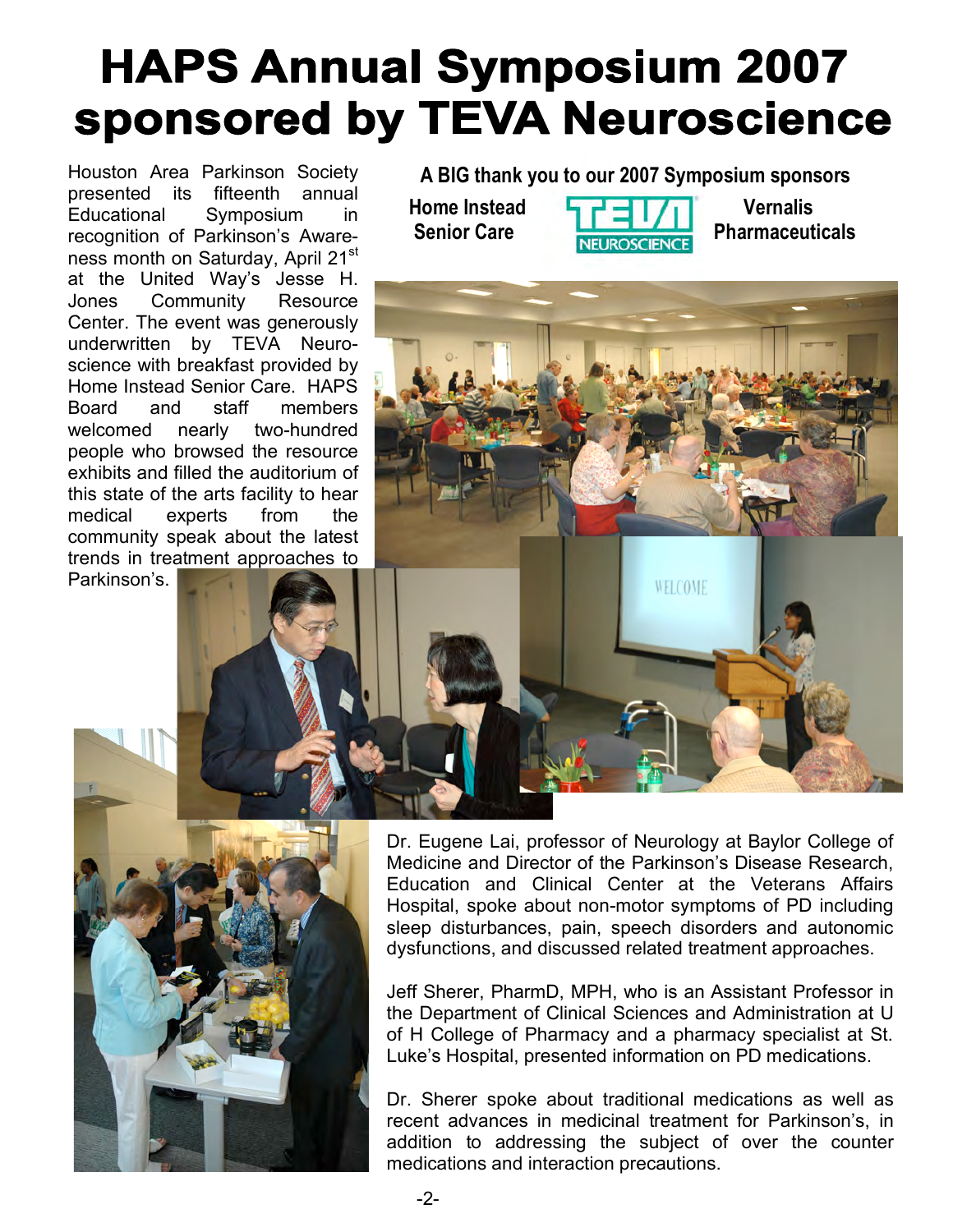## **HAPS Annual Symposium - 2007 -**

Dr. Christopher Kenney, Assistant Professor in the Department of Neurology at Baylor College of Medicine, focused on the accompanying mental health issues that people living with PD may experience and talked about various therapies that have proven beneficial. Dr. Kenney emphasized the importance of recognizing mental health issues such as depression, anxiety, compulsive behavior, cognitive impairment and psychosis in individuals with PD, and the importance of working with the physician to find the appropriate treatment.

To wrap up the day, Dr. Mya Schiess, Professor in the Department of Neurology and Director of UT Medical School Movement Disorders and Neurodegenerative Disorders Clinic and Dr. Erin Furr-Stimming, also of UT Medical School Movement Disorders and Neurodegenerative Disorders Clinic, held a question and answer session with symposium participants. The Q & A provided the group with an opportunity to "ask the doctor" specific questions.

Participants left the day's event with comprehensive knowledge on the newest PD treatment and research, as well as information and resources from TEVA Neuroscience, Home Instead Senior Care, Alzheimer's Association, Care for Elders, Michael E. Debakey VA Medical Center Parkinson's Disease Research, Education and Clinical Center, RIDES, Medtronic, Valeant Pharmaceuticals and Vernalis Pharmaceuticals.



Dr. Furr-Stimming, Dr. Mya Schiess and Kathleen Crist



HAPS Director of Social Services, Kathleen Crist welcomes Dr. Jeff Sherer



HAPS Executive Director, Anne Martin and Board members, Sneed Lary and Dr. Terry Satterwhite



Symposium participants visit with Kathleen Crist



Dr. Christoipher Keeney, Dr. Eugene Lai and HAPS Board President, Aubrey Calvin



Symposium participants leave with tulip centerpiece prize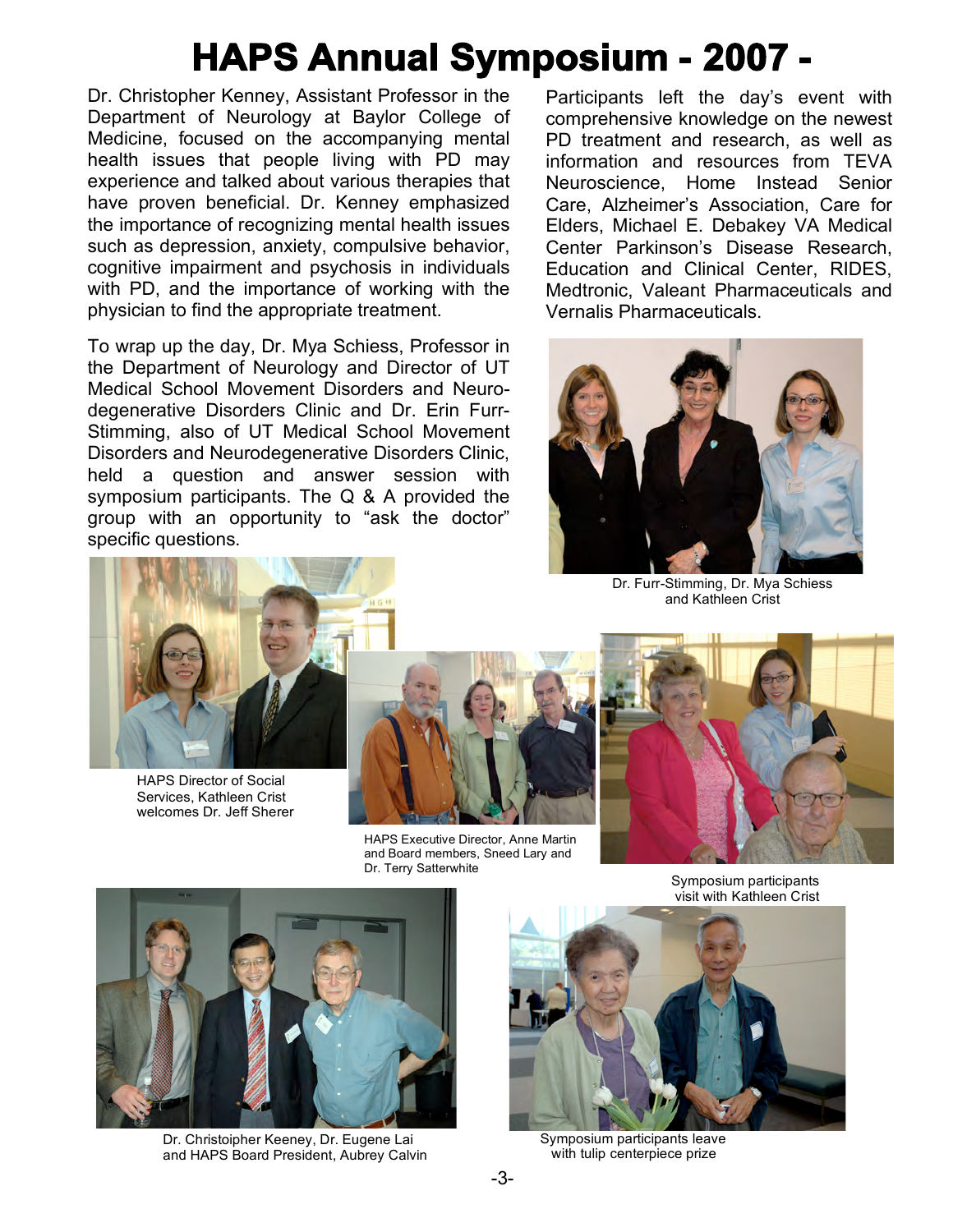## **HAPS Welcomes New Medical Advisory Board**



 **Dr. Terry Satterwhite and Dr. Madhureeta Achari** 

On March 27<sup>th</sup>, Houston Area Parkinson Society proudly launched its newly formed Medical Advisory Committee by hosting a "Meet and Greet" at Trevisio in the Medical Center. Physicians from the medical community shared conversation and refreshments while celebrating the formation of this outstanding team. The evening was generously underwritten by Medtronic.

HAPS welcomes Dr. Erin Furr-Stimming and Dr. William R. Leighton as the newest members of the Medical Advisory Committee.

#### **HAPS Medical Advisory Committee**

Chair, Richard K. Simpson, Jr. M.D, Ph.D., F.A.C.S.

Madhureeta Achari, M.D. Leanne Burnett, M.D. Ranjit Chacko, M.D. Steve Croft, M.D. Edward Escobar, D.O. Stanley Fisher, M.D. Robert Grossman, M.D. Cindy Invanhoe, M.D.

Joseph Jankovic, M.D. Teresa Kaldis, M.D. Christopher Kenney, M.D. Eugene Lai, M.D., Ph.D. William R. Leighton, M.D. Kimberly Monday, M.D. William Ondo, M.D. E. Lee Poythress, M.D.

Terry Satterwhite, M.D. Mya Schiess, M.D. Joohi Shahed, M.D. Erin Furr-Stimming, M.D. Ron Tintner, M.D Gage Van Horn III, M.D. Michelle York, Ph.D.

### **Advocacy Awareness Day in Austin**



HAPS social workers, Kathleen Crist and Celeste Guerrero met Advocacy Chairs, Nina and Joe Brown, in Austin April 3, 2007 to promote Parkinson Awareness.

Before the group began their visits to the legislators, with packets explaining what it is like to live with Parkinson's, Representative Byron Cook came to speak to the advocates that had come from all over the state. Representative Cook explained how much consideration legislators give to calls and faxes on issues and how important it is to make your voices heard.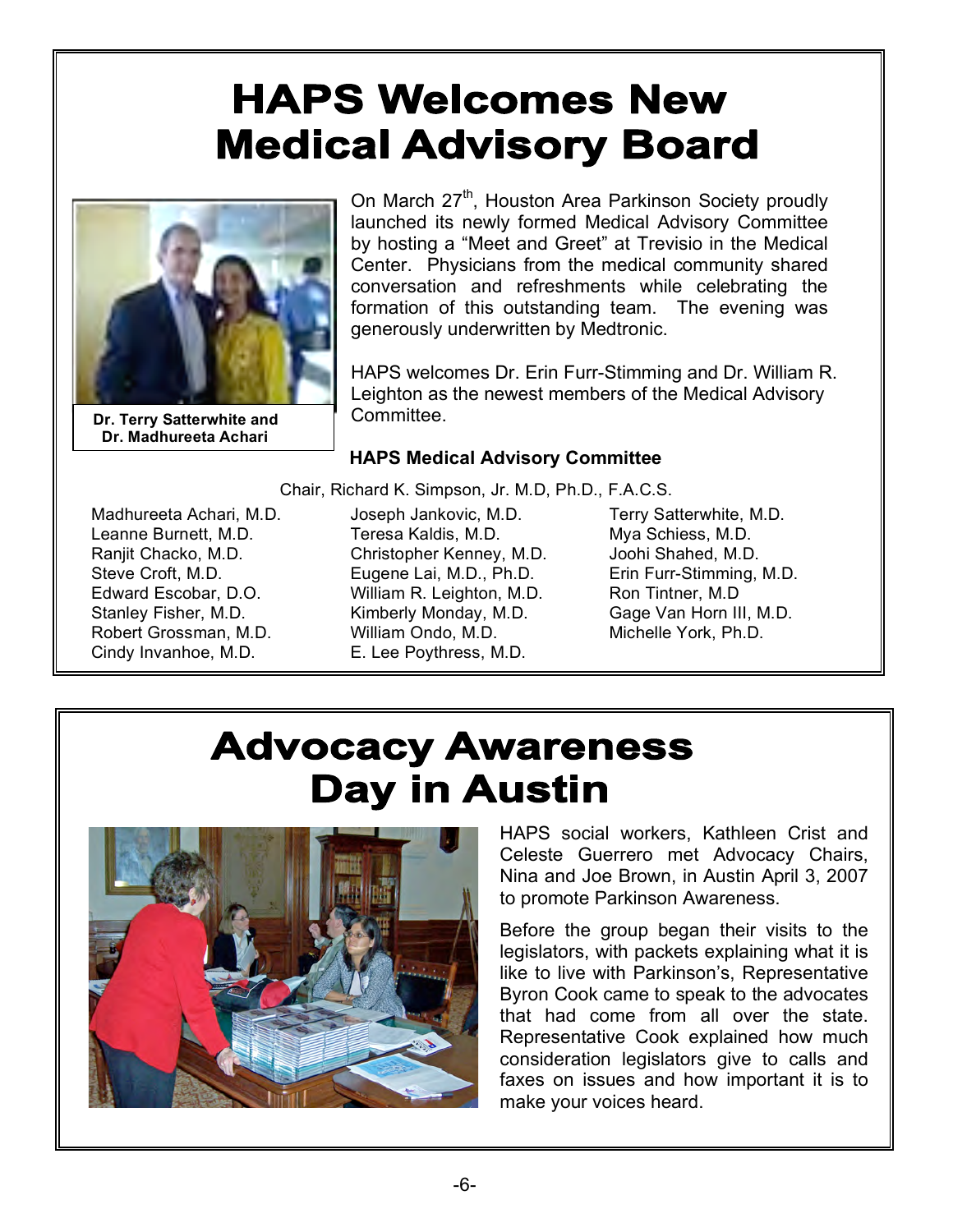## **CONTRIBUTIONS**

**Your donation is much appreciated. Your thoughtfulness helps HAPS continue to provide much needed services to people with Parkinson's and their families.**

Mya Schiess, M.D. Cardenas Family Mary A. Young Mary Phillips Patricia Fuller

### **GIFTS**

F. Kenneth Rogers Ramona Heard Mr. & Mrs. Issac Kerridge Mr. & Mrs. Edward Locheed

Mr. & Mrs. Carlos San Miguel Marty File Alice Smith Alberta Pavelko

### **IN HONOR OF**

#### *Esther Bermann's Birthday*

Edie Orlin

Barbara Sadof Diane Newman

Elaine Heller Selma Leiber

#### **IN MEMORY OF**

*Robert White* Kelia Ballou Marjorie Treadway

Earline Williamson *John Hayes* Susan & Joe Johnston

Joseph Bennett

*Annarose Scharck* Dan M. Leonard

*Alfonso Stewart* Mr. & Mrs. Marion Skains Lee Fabling Julia Theiss Leigh Sickler

*Bob Sims* Jay & Susan Graham Bonnie & Stanley Deming Lynley & Michael Allen

*Neva Hodge Pettit* Sheila Keating

*Louise Henckel on her Birthday* Diana E. James

*Christian A. Weirich* Hattie Weirich Allan Garner Ann G. Roberts

*Israel Louis Schwartz* Sara Lerner Mr. & Mrs. Marty Mintzer Russell Barnett Mu Alpha Chapter of Delta Kappa Gamma Andra P. Chon Ellen Milstead Marilyn & Babe Schwartz CCISD Special Education Staff Susan M. Edmondson Mr. & Mrs. Herman Sklar Mr. & Mrs. Martin Kantor

*William Howard Derrickson* Thomas Meadows Mr. & Mrs. Tommy Hathaway

*Carl Galloway* James Edward Horne T. F. Hurr Annie Rae Whisler Mr. & Mrs. William S. O'Donnell Cliff Crabtree Laura Rackham

*Eliza Cassels* Maxine Meyers Mandana Katz Janice Peters

*In Memory of John Henry* Jalaine & Gary Shirley

*Joseph Bayard* Ann Murdock

*DeWeese Campbell* Mr. & Mrs. Bill Mecom

*Your donations are tax deductible* 

Three things in life that, are once gone, never come back: time, words and opportunity.